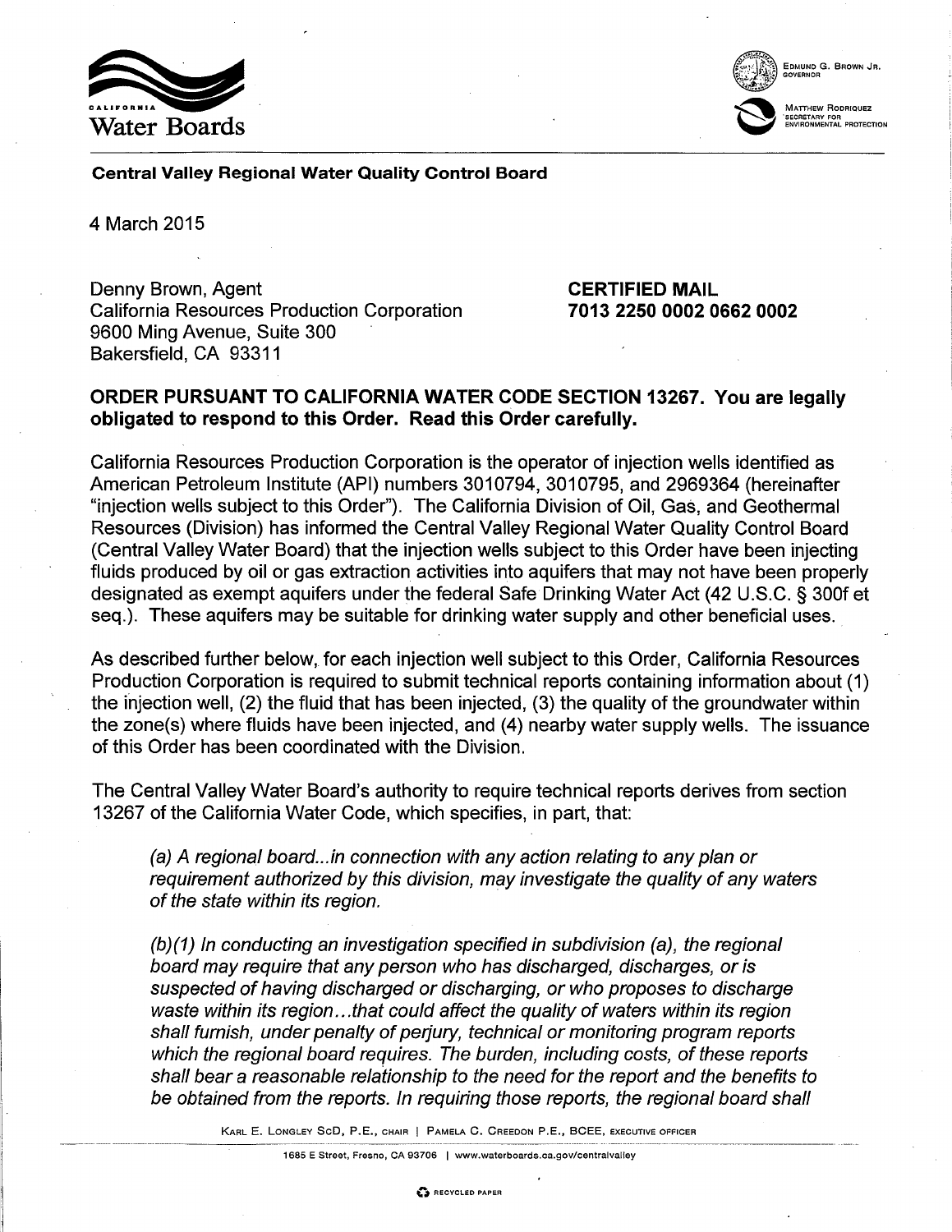provide the person with a written explanation with regard to the need for the reports, and shall identify the evidence that supports requiring that person to provide the reports.

The Central Valley Water Board is concerned about the potential threat to human health and potential impacts to water quality posed by the discharge of waste associated with the injection of fluids into aquifers that may be suitable for drinking water supply and other beneficial uses. The technical information and reports required by this Order are necessary to assess the potential threat to human health and potential impacts to water quality. The need to understand the potential threat to human health and potential impacts to water quality justifies the need for the information and reports required by this Order. Based on the nature and possible consequences of the discharges of waste, the burden of providing the required information, including reporting costs, bears a reasonable relationship to the need for the report, and the benefits to be obtained. California Resources Production Corporation is required to submit this information and reports because it is the operator of the injection wells subject to this Order. If California Resources Production Corporation and its predecessors in interest have never injected fluids into the injection wells subject to this Order, please advise Central Valley Water Board staff of this in writing as soon as possible.

# **Under the authority of California Water Code section 13267, the Central Valley Water Board hereby orders California Resources Production Corporation to:**

- 1. **By 23 March 2015,** submit a work plan that adequately describes the procedures to collect a representative groundwater sample from the injection zone(s) for each injection well subject to this Order.
- 2. **By 22 May 2015,** submit a technical report that contains all of the following information:
	- a. The analyses of each of the groundwater samples from the injection zone(s) for each injection well subject to this Order, in accordance with the water quality analysis and reporting requirements contained in Attachment A to this Order. If a representative sample cannot feasibly be collected from one or more of the injection, zones for any of the injection wells subject to this Order within the required timeframe (e.g., due to constraints posed by the design of the injection well), then **by 6 April 2015,** submit a technical report demonstrating that collection of a representative sample from those injection zones is not feasible within the required timeframe, and proposing an alternative sampling procedure and expeditious time schedule for obtaining a representative sample of groundwater from those injection zones. Alternative sampling procedures and time schedules are subject to approval by the Assistant Executive Officer of the Central Valley Water Board.
	- b. If fluids have been injected into any of the injection wells subject to this Order, an analysis of a representative sample of those fluids in accordance with the water quality analysis and reporting requirements contained in Attachment A to this Order.
	- c. All available historical chemical analyses of the fluids injected into each injection well subject to this Order.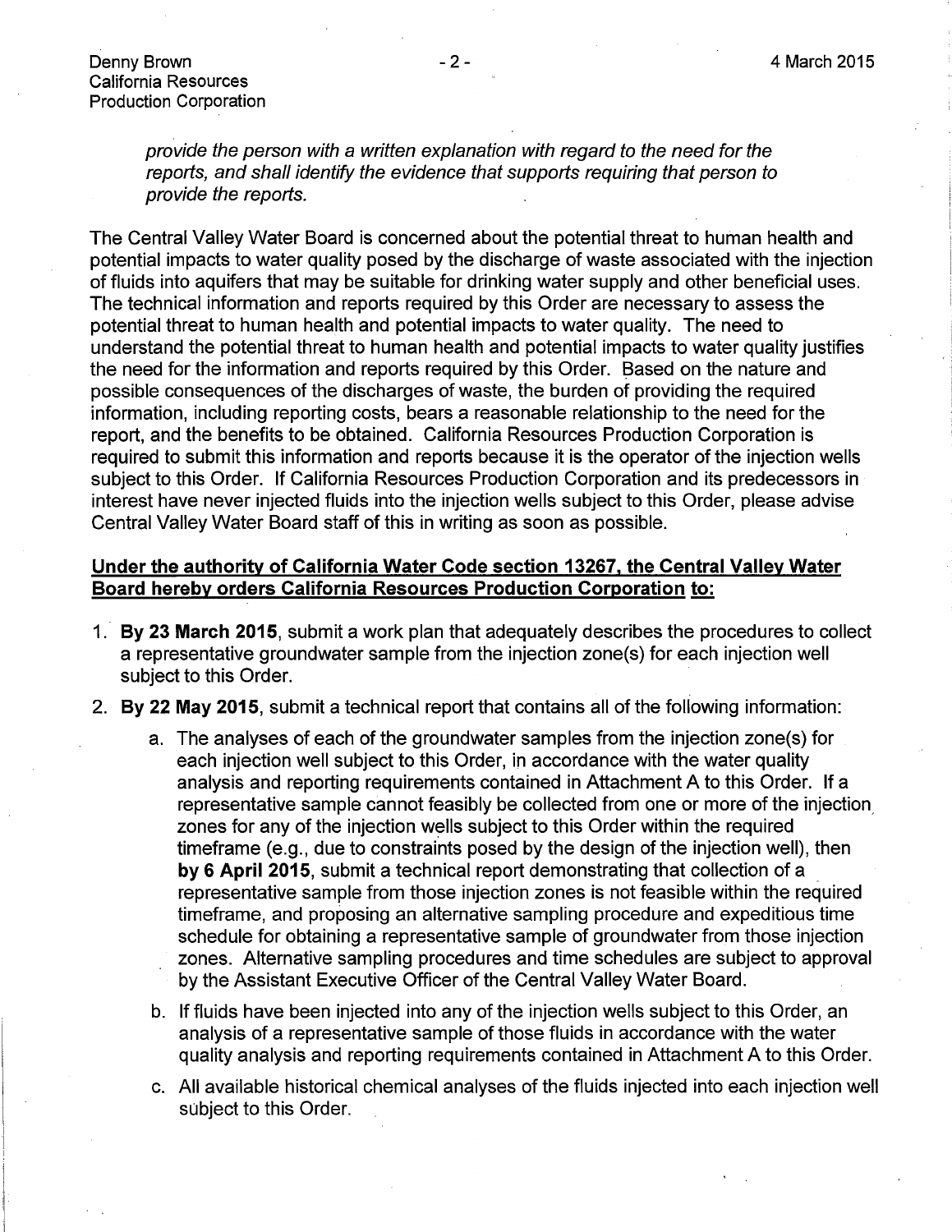- d. All previously obtained analytical data for groundwater samples collected from any injection zones within one (1) mile of each of the injection wells subject to this Order.
- e. A list and location map of all water supply wells within one mile of each injection well subject to this Order.
- f. Information for each identified water supply well, including the well owner name and contact information; type of well (i.e., domestic, irrigation, industrial, etc.); whether any of the water is used for domestic purposes; status (i.e., active, idle, etc.); well construction; borehole geophysical logs; and all analytical results for any water sample(s) collected from each water supply well. Notify Central Valley Water Board staff within 24 hours upon determination that any water supply well information cannot be obtained from the California Department of Water Resources because it is confidential.
- g. The analyses of a groundwater sample from the following water supply well taken in accordance with the water quality sampling, analysis, and reporting requirements contained in Attachment A to this Order: The water supply well identified east to southeast of the injection well API 3010794 subject to this Order at the southeast corner of Township 28 South, Range 27 East, Section 24B (Department of Water Resources Water Well Driller's Report No. 780422). Additional identifying information for water supply wells is available upon request from the Central Valley Water Board. If access to sample a water supply well is denied, then within five business days of access denial, submit documentation to Central Valley Water Board staff stating that the well owner denied access.
- h. For each injection well subject to this Order, the following information. The information for items A-0 shall be in spreadsheet format, labeled with the capital letters indicated. The information for items P-S shall be in attachments:
	- A. The name of the owner and/or operator of the injection well;
	- B. API number for the injection well;
	- C. Injection well name and number;
	- D. Name of the field in which the injection well is located;
	- E. County in the which the injection well is located;
	- F. Latitude and Longitude (decimal degrees) of well head location;
	- G. Latitude and Longitude Datum, indicate "1" for North American Datum of 1983 or "2" for North American Datum of 1927;
	- H. Injection well total depth (feet);
	- I. Top injection depth (feet);
	- J. Formation/Zone name at top injection depth;
	- K. Bottom injection depth (feet);
	- L. Formation/Zone name at bottom injection depth;
	- M. Date injection started in the well (Day/Month/Year, xx/xx/xxxx);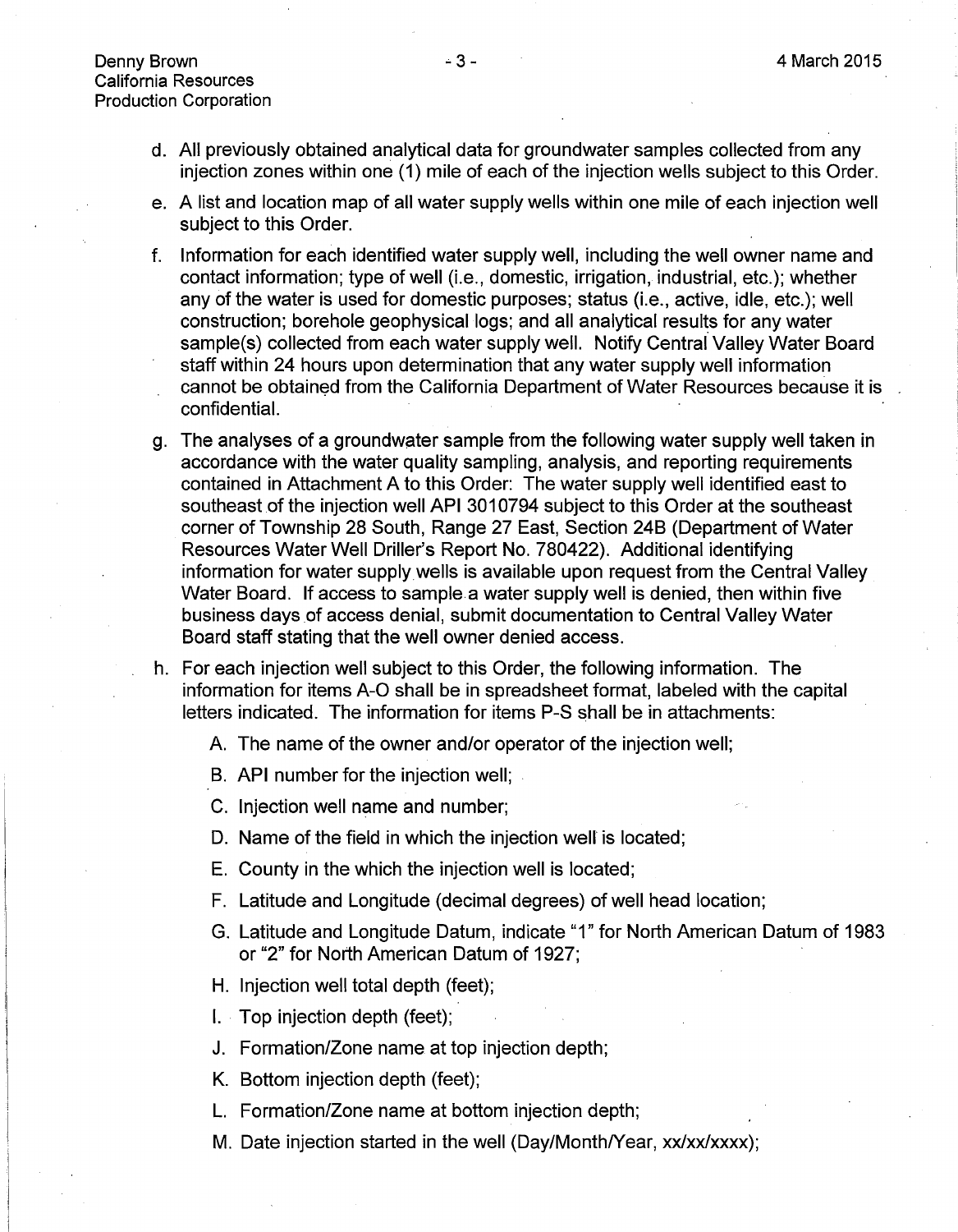- N. Total injection volume in barrels from the date injection began through 31 December 2014;
- 0. Total injection volume in barrels for calendar year 2014;
- P. Attach well construction diagram including all perforations, annular material, and seals;
- Q. Attach a description of all sources of fluid injected;
- R. Attach any and all data maintained in compliance with California Code of Regulations, title 14, section 1724.10, subdivision (h);
- S. Attach documentation associated with each mechanical integrity test undertaken to comply with California Code of Regulations, title 14, section  $1724.10$ , subdivision (j).
- 3. **By 1 June 2015,** upload the technical report and groundwater quality data in the report to the State Water Resources Control Board's GeoTracker database in an electronic format that follows the requirements of California Code of Regulations, title 23, section 3893 (available at http://www.waterboards.ca.gov/ust/electronic\_submittal/docs/text\_regs.pdf). Central Valley Water Board staff will provide a unique GeoTracker Global ID number assigned for each well subject to this Order. Your state-certified laboratory will need the assigned Global ID number to upload to GeoTracker the certified analytical results for each sampled well.

Based on the information submitted in the work plan and/or technical report, additional information or action may be required.

All required technical information must be submitted to the attention of:

Dane S. Johnson Central Valley Water Board 1685 E Street Fresno, CA 93706

In addition, all information is to be copied to the Division, to the attention of:

Steven R. Bohlen, State Oil and Gas Supervisor Department of Conservation, DOGGR 801 K Street Sacramento, CA 95814-3500

Submissions pursuant to this Order need to include the following statement signed by an authorized representative of California Resources Production Corporation:

"I certify under penalty of law that I have personally examined and am familiar with the information submitted in this document and all attachments and that, based on my inquiry of those individuals immediately responsible for obtaining the information, I believe that the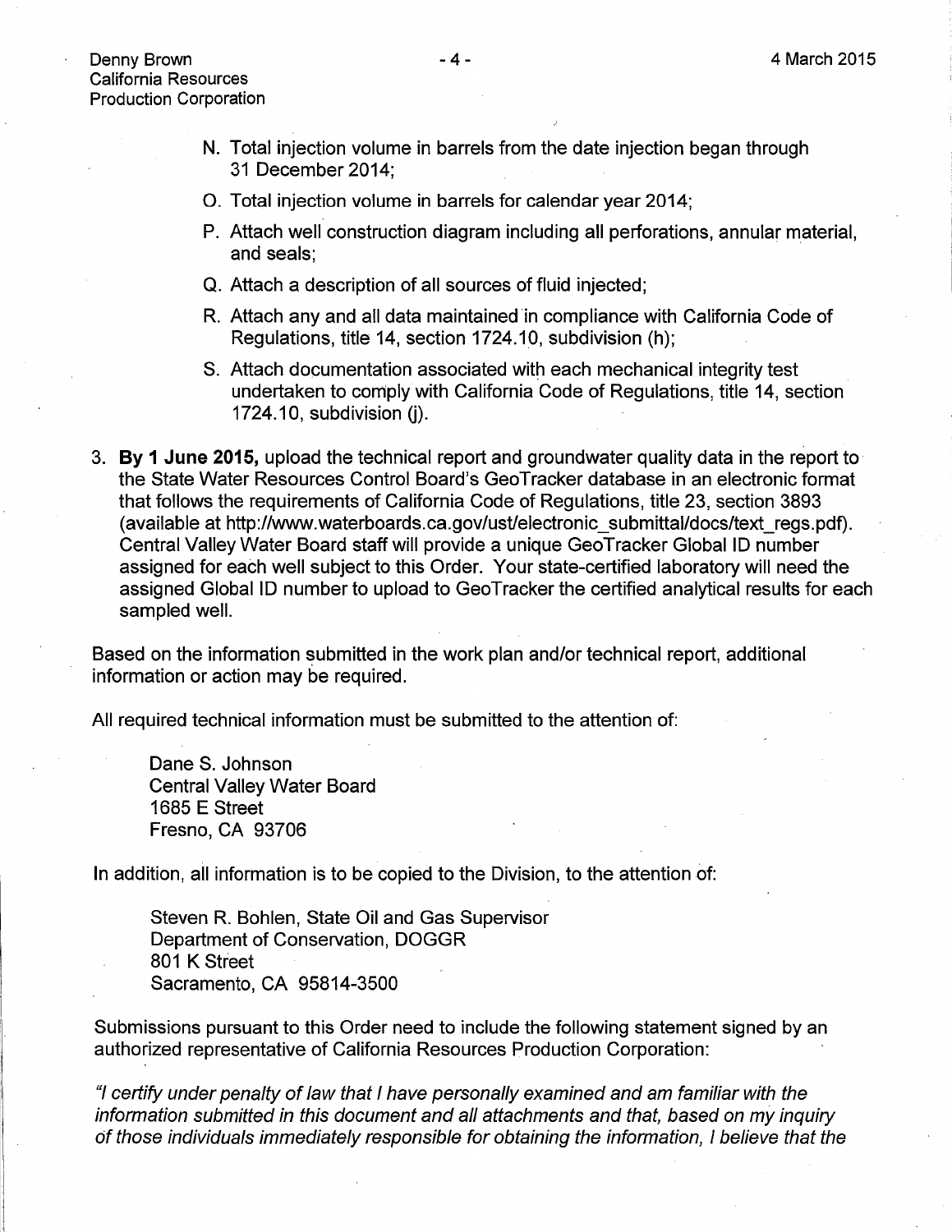Denny Brown California Resources Production Corporation

## information is true, accurate, and complete. I am aware that there are significant penalties for submitting false information, including the possibility of fine and imprisonment."

The failure to furnish the required report, or the submission of a substantially incomplete report or false information, is a. misdemeanor, and may result in additional enforcement actions, including issuance of an Administrative Civil Liability Complaint pursuant to California Water Code section 13268. Liability may be imposed pursuant to California Water Code section 13268 in an amount not to exceed one thousand dollars (\$1 ,000) for each day in which the violation occurs.

Any person aggrieved by this Order of the Central Valley Water Board may petition the State Water Resources Control Board (State Water Board) to review the action in accordance with California Water Code section 13320. The State Water Board must receive the petition by 5:00 p.m., within 30 days after the date of this Order, except that if the thirtieth day following the date of this Order falls on a Saturday, Sunday, or state holiday, the petition must be received by the State Water Board by 5:00 p.m. on the next business day. Copies of the law and regulations, and instructions applicable to filing petitions, can be provided upon request and are at http://www.waterboards.ca.gov/public\_notices/petitions/water\_quality/index.shtml.

Be advised that sections 13260 and 13264 of the California Water Code require any person who proposes to discharge waste that could affect waters of the state to submit a Report of Waste Discharge for any new discharge or change in the character, volume, or location of an existing discharge. Fluids produced by oil or gas extraction activities that can no longer be disposed of in the injection wells subject to this Order cannot be discharged to land or waters of the state prior to the issuance of Waste Discharge Requirements, and cannot be discharged to waters of the United States prior to the issuance of an National Pollutant Discharge Elimination System (NPDES) Permit. Failure to comply with these requirements may constitute a misdemeanor under Water Code section 13265 or a felony under Water Code section 13387, and may also subject California Resources Production Corporation to judicial or administrative civil liabilities.

By **12 March 2015,** you must contact Dane S. Johnson of this office at (559) 445-5525 to · discuss: (1) any alternative method for discharge, reuse, or other disposition for the fluids that had previously been disposed of in the injection wells subject to this Order; and (2) your proposed work plan and technical reports ..

Any questions regarding this matter should be directed to me at (559) 445-5116 or at Clay. Rodgers@waterboards.ca.gov.

(lay L. Lodgers  $Clay \cup Rodge$ <br>Clay L. Rodgers

Assistant Executive Officer

Enclosure: Attachment A, Water Quality Sampling, Analysis, and Reporting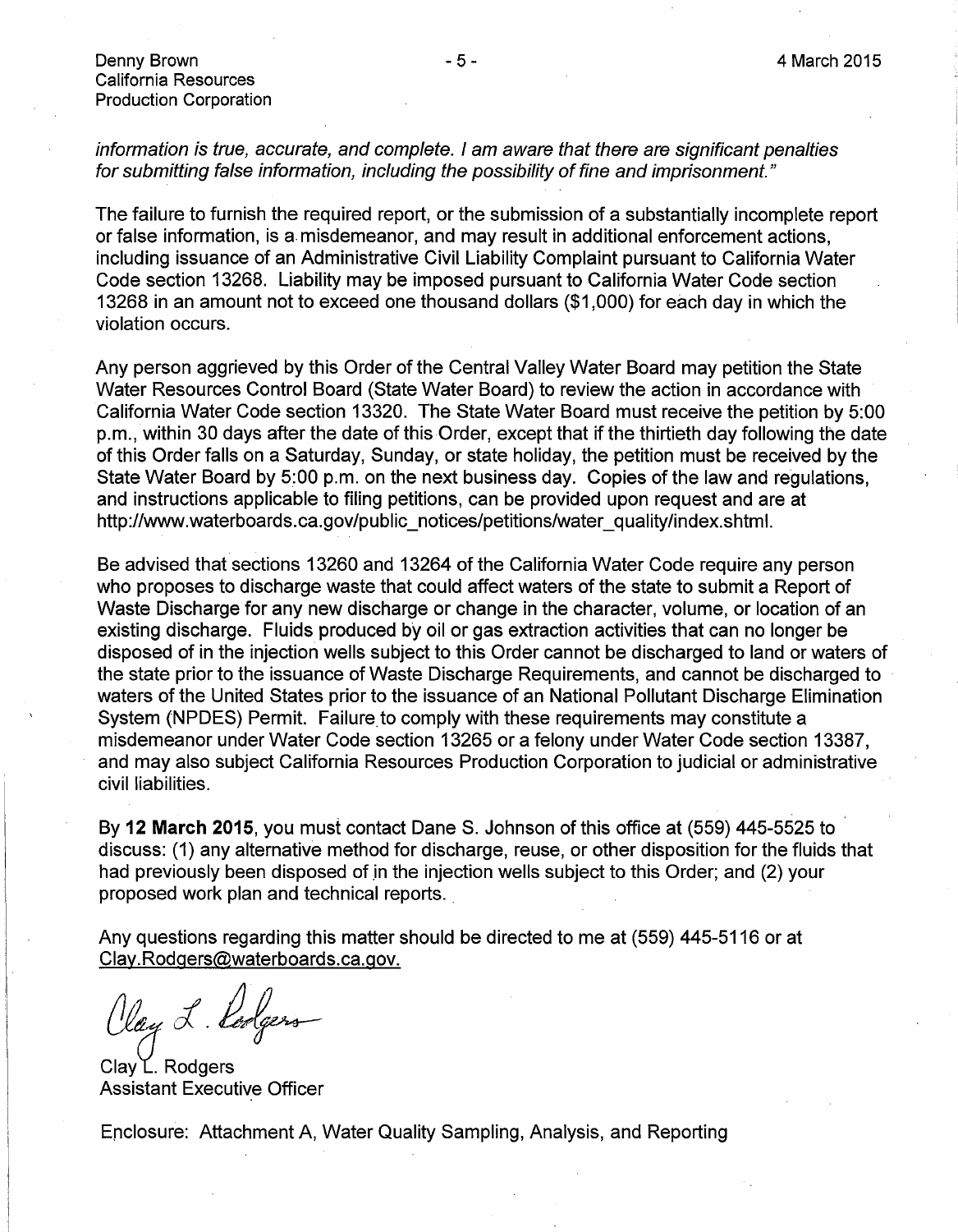## ATTACHMENT A

# Water Quality Sampling, Analysis, and Reporting

#### Water Quality Sampling

All groundwater sampling is to be performed by a qualified person. A qualified person is any person with the knowledge and training in proper sampling methods, chain of custody, and quality assurance/quality control protocols. Any person conducting groundwater sampling, other than personnel from a certified laboratory, shall consult with the certified laboratory to ensure that the sampler understands and follows the proper sampling collection procedures and protocols. All procedures to sample groundwater supply wells shall be consistent with US EPA Science and Ecosystem Support Division Operating Procedure for Groundwater Sampling (March 2013) (available at www.epa.gov/region04/sesd/fbqstp/Groundwater-Sampling.pdf).

#### Water Quality Analysis

Groundwater samples collected from wells and injection zones shall be analyzed by a laboratory certified by the Environmental Laboratory Accreditation Program, using current applicable EPA-approved analytical methods. The methods of analysis and the detection limits used shall be appropriate for the expected concentrations. The analytical method having the lowest method detection limit (MDL) shall be selected from among those methods which would provide valid results in light of any matrix effects or interferences. Analyze samples for the following:

#### A. Total dissolved solids

- B. Metals listed in California Code of Regulations, title 22, section 66261.24, subdivision  $(a)(2)(A)$
- C. Benzene, toluene, ethylbenzene, and xylenes
- D. Total petroleum hydrocarbons for crude oil
- E. Polynuclear aromatic hydrocarbons (including acenaphthene, acenaphthylene, anthracene, benzo[a]anthracene, benzo[b]fluoranthene, benzo[k]fluoranthene, benzo[a]pyrene, benzo[g,h,i]perylene, chrysene, dibenzo[a,h]anthracene, fluoranthene, fluorene, indeno[1,2,3-cd]pyrene, naphthalene, phenanthrene, and pyrene)
- F. Radionuclides listed under California Code of Regulations, title 22, Table 64442, which includes Gross Alpha particle activity (excluding radon and uranium), Uranium, Radium-226, and Radium-228.

#### G. Methane

- H. Major and minor cations (including sodium, potassium, magnesium, and calcium)
- I. Major and minor anions (including nitrate, chloride, sulfate, alkalinity, and bromide)
- J. Trace elements (including lithium, strontium, boron, iron, and manganese)